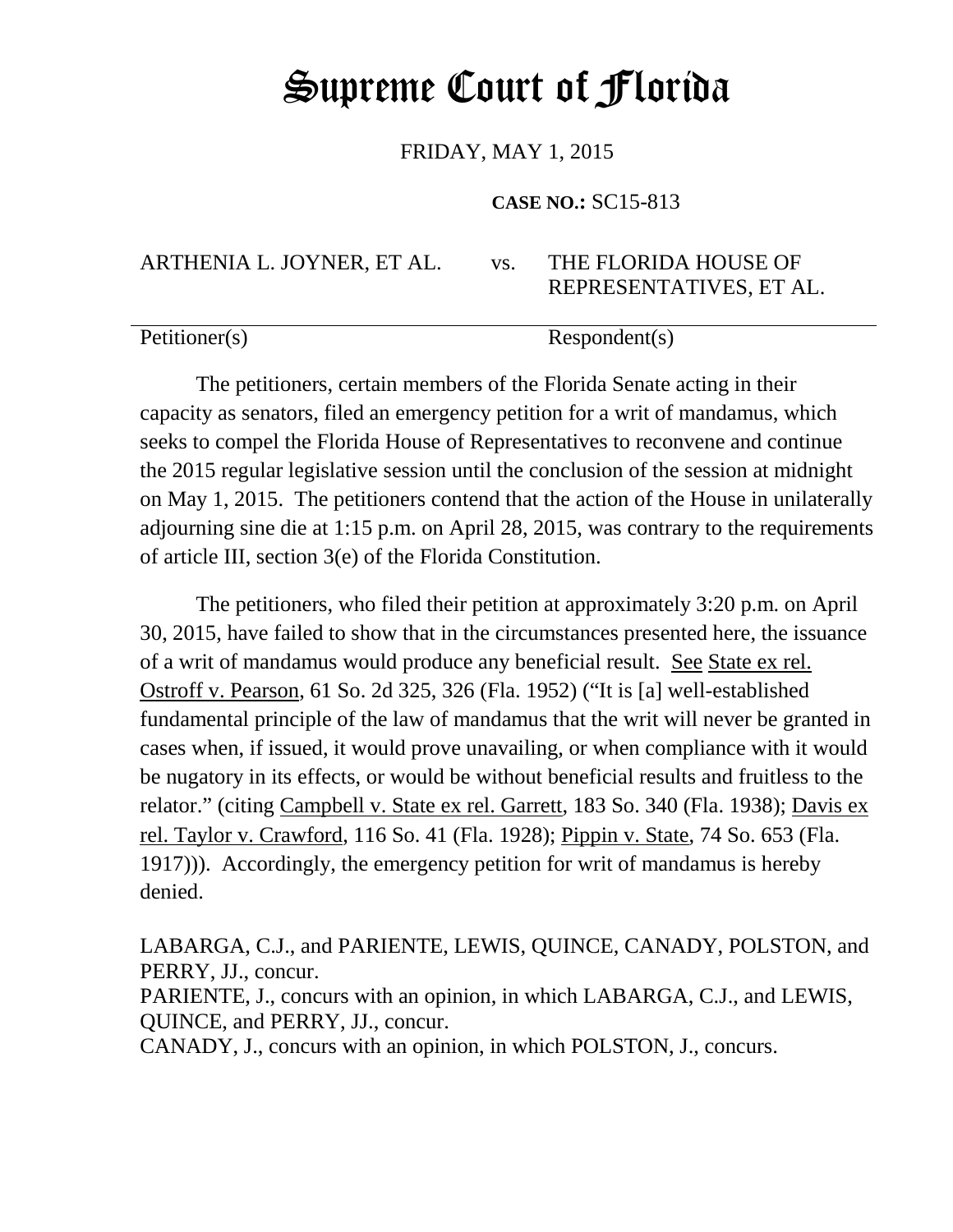**CASE NO.:** SC15-813 Page Two

## PARIENTE, J., concurring.

 $\overline{\phantom{a}}$ 

I agree with the Court's denial of the petition for writ of mandamus. Given that the petition was filed in the afternoon of April 30, 2015, and the 2015 regular legislative session must constitutionally conclude by midnight on May 1, 2015, see art. III,  $\S 3(d)$ , Fla. Const.,<sup>[1](#page-1-0)</sup> there is simply no way to mandate that the entire Florida House of Representatives return to Tallahassee to continue conducting its legislative responsibilities. Issuance of the writ at this time would thus "prove unavailing" and "without beneficial results." State ex rel. Ostroff v. Pearson, 61 So. 2d 325, 326 (Fla. 1952).

I write separately to emphasize that the Court's denial of the petition does not constitute an endorsement of the House's interpretation of the constitutional language in article III, section 3(e), of the Florida Constitution. To the contrary, in my view, the House's unilateral adjournment clearly violated the Constitution.

Article III, section 3(e), provides that "[n]either House shall adjourn for more than seventy-two consecutive hours except pursuant to concurrent resolution." The Constitution specifically contemplates circumstances in which the two legislative houses cannot agree concerning an adjournment of more than seventy-two hours during the established period for a session of the Legislature. In such circumstances, subject to a contrary subsequent agreement of the two houses, the Governor is granted the authority by article III, section 3(f), to "adjourn the session sine die or to any date within the period authorized for such session." Art. III, § 3(f), Fla. Const.

Under the provisions of the Constitution, neither house is permitted unilaterally to adjourn for a period of more than seventy-two consecutive hours. An adjournment of more than seventy-two consecutive hours can be accomplished

<span id="page-1-0"></span><sup>1.</sup> Article III, section 3(d) allows a regular legislative session to be extended beyond sixty days only "by a three-fifths vote of each house." It does not appear, and the petition does not suggest, that the Court has the authority to mandate the session to continue beyond sixty days, which this year is midnight on May 1.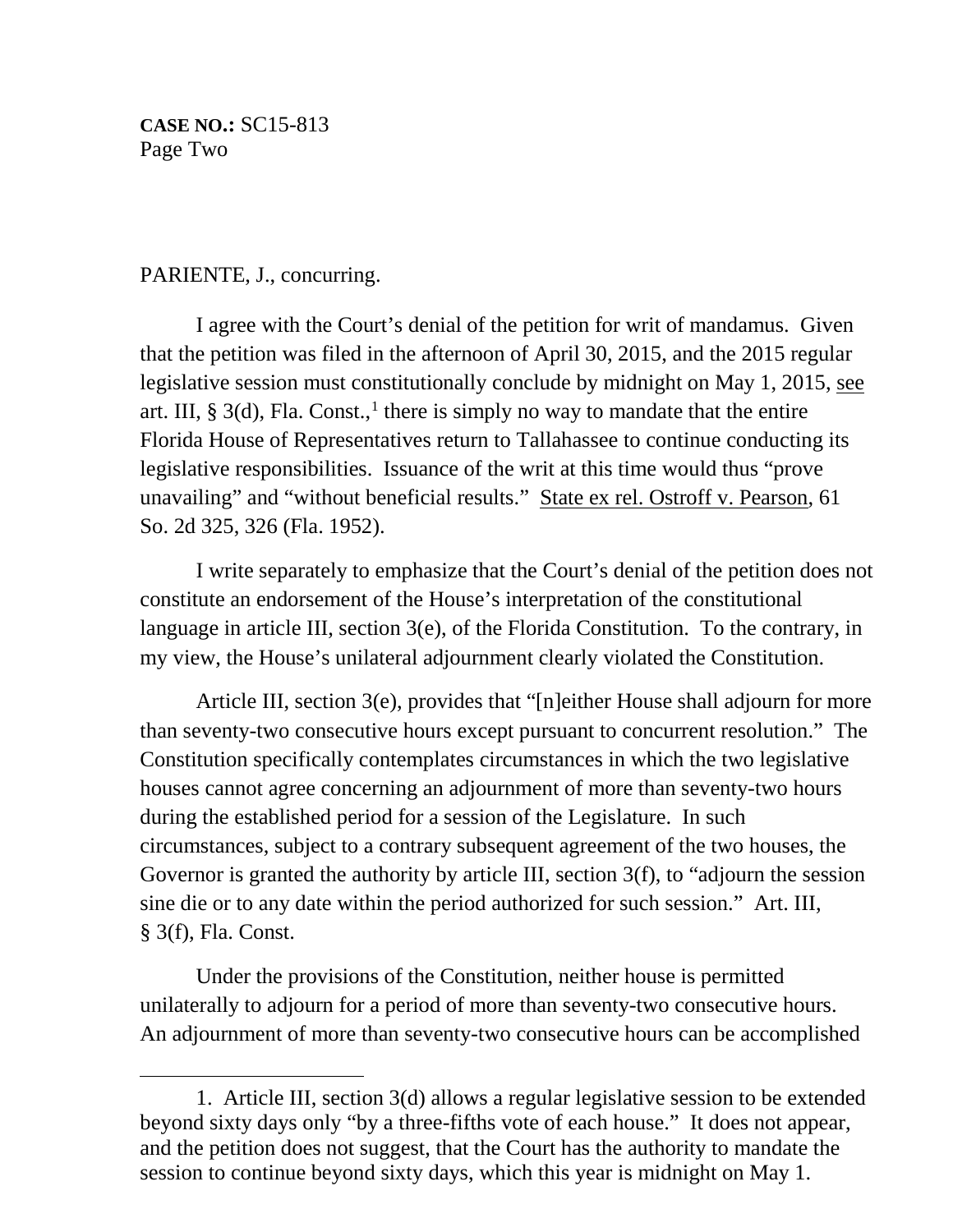only by concurrent resolution or by action of the Governor. The House's contrary interpretation—that one house may not unilaterally adjourn during the session for more than seventy-two consecutive hours if it does intend to return, but may unilaterally adjourn sine die for more than seventy-two consecutive hours to conclude the session with no plan to return—is antithetical to the intent of article III, section 3(e). That constitutional provision clearly does not permit one house to adjourn in any fashion for more than seventy-two consecutive hours without the consent of the other house.

As the Supreme Court of Pennsylvania has observed:

The reason of policy for this requirement is not difficult to discern. Because each house is powerless to enact legislation alone, each has a strong interest in insuring that bills passed by it are considered by the other house. The greatest threat to this interest is the possibility that the other house might adjourn, thus disabling itself from the consideration of bills. Protection against this possibility is provided each house by the Constitution in the form of a power to refuse to consent to the adjournment of the other house.

Frame v. Sutherland, 327 A.2d 623, 626-27 (Pa. 1974) (footnote omitted).

Accordingly, the unilateral adjournment sine die by the House on April 28, 2015, at 1:15 p.m.—which resulted in a period of adjournment during the 2015 regular legislative session exceeding seventy-two consecutive hours—violated the plain requirements of the Constitution.

LABARGA, C.J., and LEWIS, QUINCE, and PERRY, JJ., concur.

CANADY, J., concurring.

I would deny the petition on the additional ground that the petitioners have failed to establish a clear legal right to compel the presence of the House of Representatives until midnight on May 1, 2015.